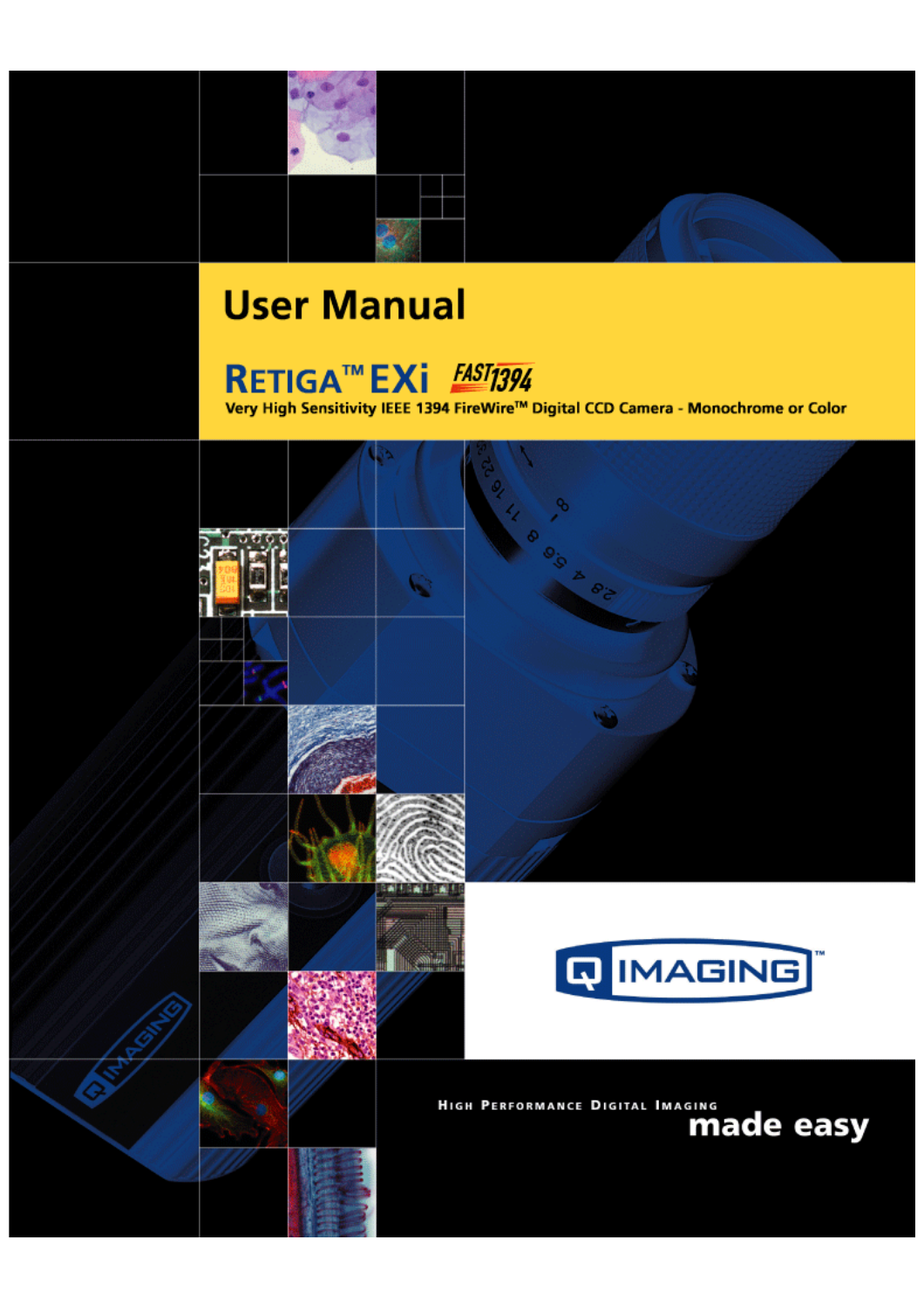## <span id="page-1-0"></span>**Retiga EXi Fast 1394 User's Manual**

### **Applicability**

[This document applies to the Retiga EXi Fast 1394 camera. For the latest updates, please visit](http://www.qimaging.com)  WWW.QIMAGING.COM.

### **Notice of Copyright**

Copyright<sup><sup>©</sup> 2003 Quantitative Imaging Corporation. All rights reserved. Unauthorized duplication of</sup> this document is prohibited.

### **Trademarks and Proprietary Names**

QImaging, Retiga, and QCapture are trademarks of QImaging. Product names mentioned in this document may be trademarks or registered trademarks of QImaging or other hardware, software, or service providers and are used herein for identification purposes only. Microsoft™ and Windows® are registered trademarks in the U.S. and other countries of Microsoft Corporation and are used herein for identification purposes only. Apple™ and Macintosh® are registered in the U.S. and other countries by Apple Computer, Inc. and are used herein for identification purposes only.

### **QImaging Corporation Address Information**

4401 Still Creek Drive, Suite 100, Willingdon Business Park Burnaby, BC, Canada V5C 6G9 604.708.5061

WWW.QIMAGING.COM

### **QImaging Technical Support**

Technical support is available to all registered users of QImaging products from 9am to 5pm Pacific Standard Time.

SUPPORT@QIMAGING.COM 604.708.5061 WWW.QIMAGING.COM/SUPPORT/CONTACT/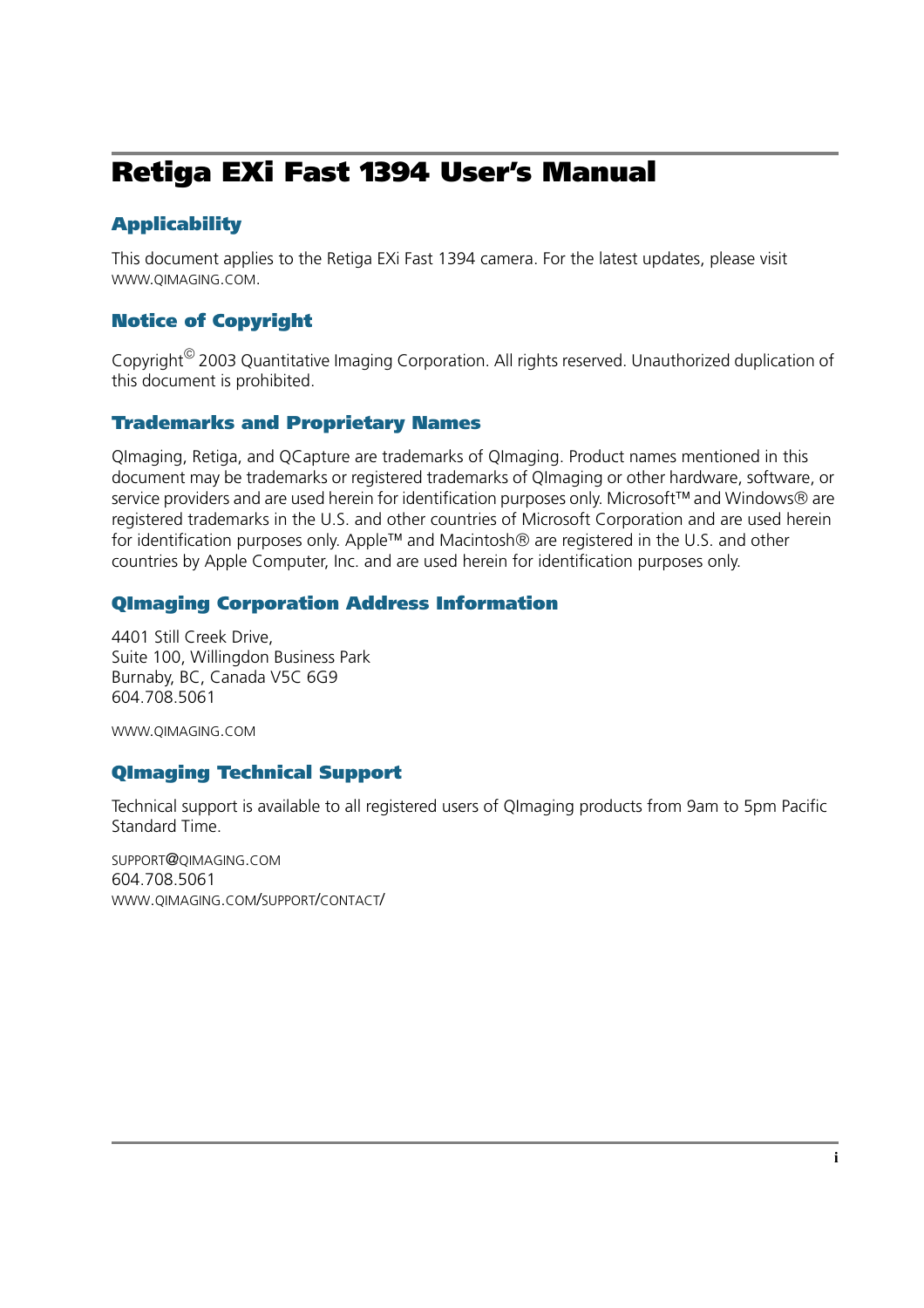## **CONTENTS**

| <b>INSTALLATION</b> |  |
|---------------------|--|
|                     |  |
|                     |  |
|                     |  |
|                     |  |
|                     |  |
|                     |  |
|                     |  |
|                     |  |
|                     |  |
|                     |  |
|                     |  |
|                     |  |
|                     |  |
|                     |  |
|                     |  |
|                     |  |
|                     |  |
|                     |  |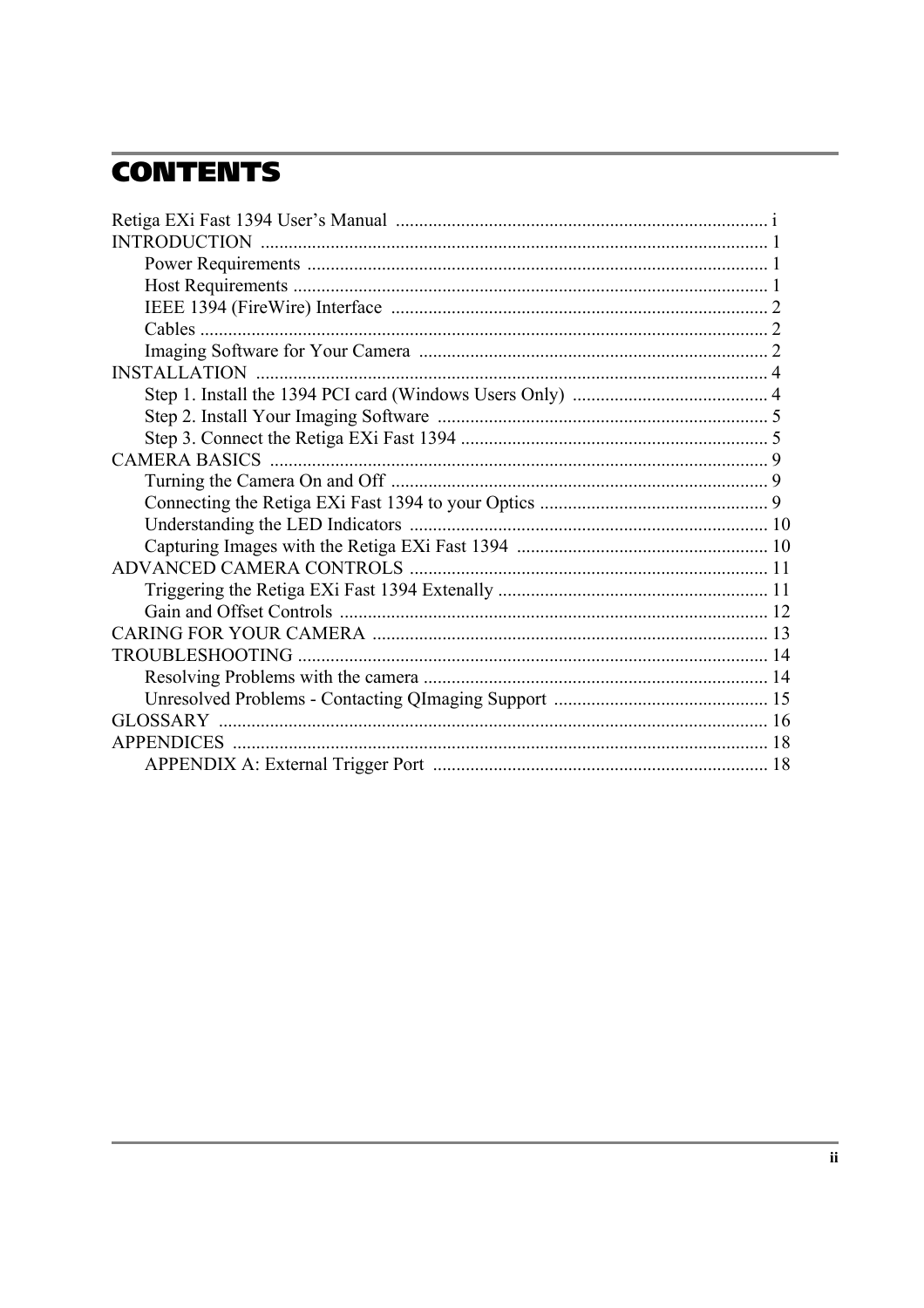## <span id="page-3-0"></span>**INTRODUCTION**

The QImaging Retiga EXi CCD digital camera features enhanced visible and IR quantum efficiency for super high sensitivity for demanding low light and fluorescence imaging applications. A progressive scan interline CCD sensor gives a resolution of 1.4 million pixels in a 12-bit digital output. High-speed low-noise electronics provide linear digital data for rapid image capture. The FireWire IEEE1394 digital interface allows ease of use and installation with a single wire requiring no framegrabber or external power supply. The Retiga EX*i* includes QCapture Software for Windows and Mac<sup>(R)</sup> based software systems for real time image preview and capture. A Software Development Kit (SDK) is available for interfacing with custom software.

### <span id="page-3-1"></span>**Power Requirements**

The Retiga EXi Fast 1394 can be powered through a single IEEE 1394 (FireWire) cable.

**• Power:**

Cooled Retiga EXi Fast 1394 = 11 watts

Uncooled Retiga EXi Fast 1394 = 6 watts

**• Input voltage range:** 8 - 24 volts

### <span id="page-3-2"></span>**Host Requirements**

### **For Windows PCs:**

- Pentium® CPU, running at 300MHz.
- **•** 256 MB RAM.
- **•** Video card with 8 MB video memory capable of 32-bit color output.
- **•** Microsoft Windows 98 Second Edition, Windows Millennium Edition (ME), Windows 2000, or Windows XP Professional.
- **•** If the PC is not equipped with a FireWire card, the supplied card must be installed.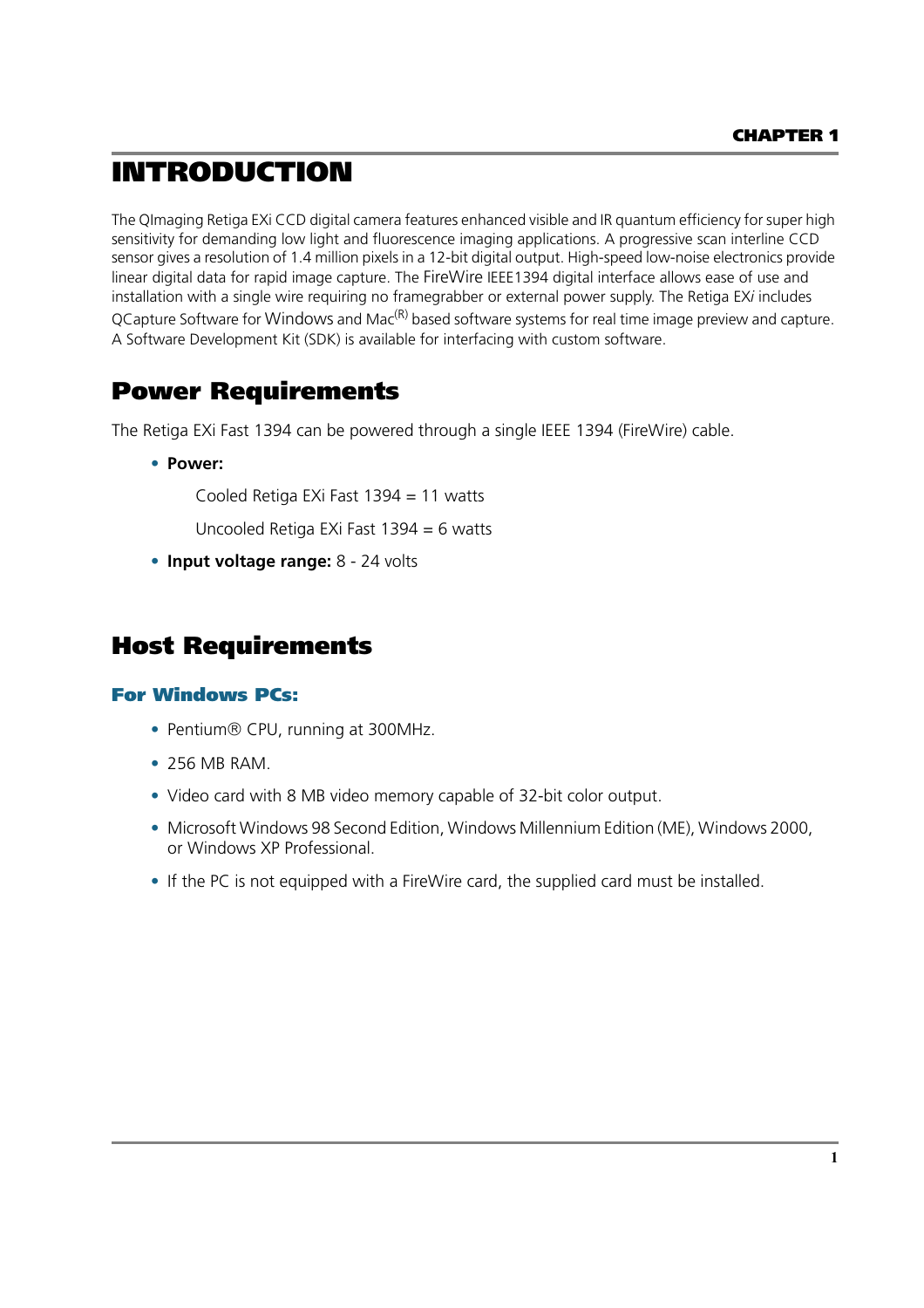### **For Mac OS Computers:**

- **•** PowerPC-based Macintosh with an OHCI compliant IEEE 1394 port (G4 and iMac models).
- **•** iMac models may not provide enough power to cooled cameras. QImaging's IEEE 1394 HUB may be required to power the camera. Contact QImaging for ordering information.
- **•** Mac OS 9.1, 9.2 or X
- **•** 256 MB+ RAM
- **•** All the G4 and iMac models are equipped with a FireWire card. The supplied IEEE 1394 PCI is not required for Mac OS computers.

## <span id="page-4-0"></span>**IEEE 1394 (FireWire) Interface**

The Retiga EXi Fast 1394 is powered and controlled through an IEEE 1394 (FireWire) digital interface. A single FireWire connection from the camera to the computer allows full control of the camera and rapid image data transfer from the camera to the computer.

## <span id="page-4-1"></span>**Cables**

A 10-foot FireWire interface cable is included with the camera. One end of this cable connects to either of the available FireWire ports at the back of the camera; the other end of the cable plugs into your computer's 6-pin FireWire port.

Some computers have 4-pin FireWire ports. These ports may be used if they are OHCI compliant, but you will need to purchase a 4-pin to 6-pin FireWire cable from your local computer store. If you connect the Retiga EXi Fast 1394 to a 4-pin FireWire port, you likely need to use an external power supply.

### **What is the difference between 4-pin and 6-pin FireWire ports?**

FireWire cables are available in two varieties: 4-pin and 6-pin. 6-pin FireWire cables are capable of providing both power and a communication interface between the camera and computer while 4-pin cables provide only a communication interface. Some laptop computers have 6-pin FireWire jacks that do not provide power. If your computer has such a port, you will have to power your Retiga EXi Fast 1394 by attaching an external power supply to the system.

### <span id="page-4-2"></span>**Imaging Software for Your Camera**

### **Industry Standard Imaging Applications**

The Retiga EXi Fast 1394 works with industry-standard Windows and Mac OS imaging software. Please go to the following URL for an up to date listing of third party software companies that support QImaging cameras. HTTP://WWW.QIMAGING.COM/ALLIANCES/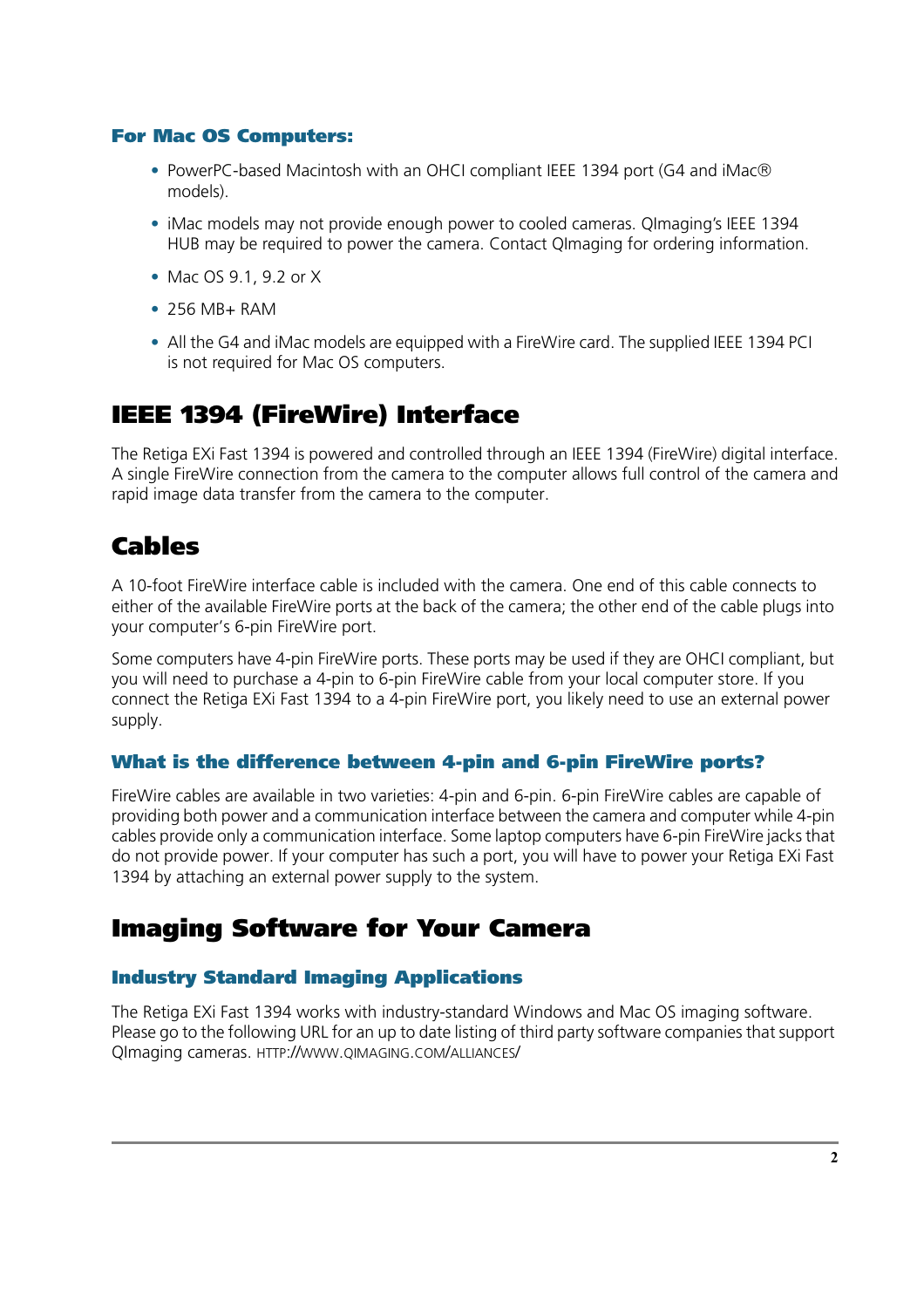### **QCapture Suite Software**

The Retiga EXi Fast 1394 operates on both Windows and Mac OS based systems. QCapture Suite Software for both systems is available at WWW.QIMAGING.COM. The easy-to-use QCapture software gives you complete control over the camera's settings and image capture functions. QCapture Suite also includes a TWAIN-compliant interface that allows many Windows image-editing applications to acquire images using QImaging cameras.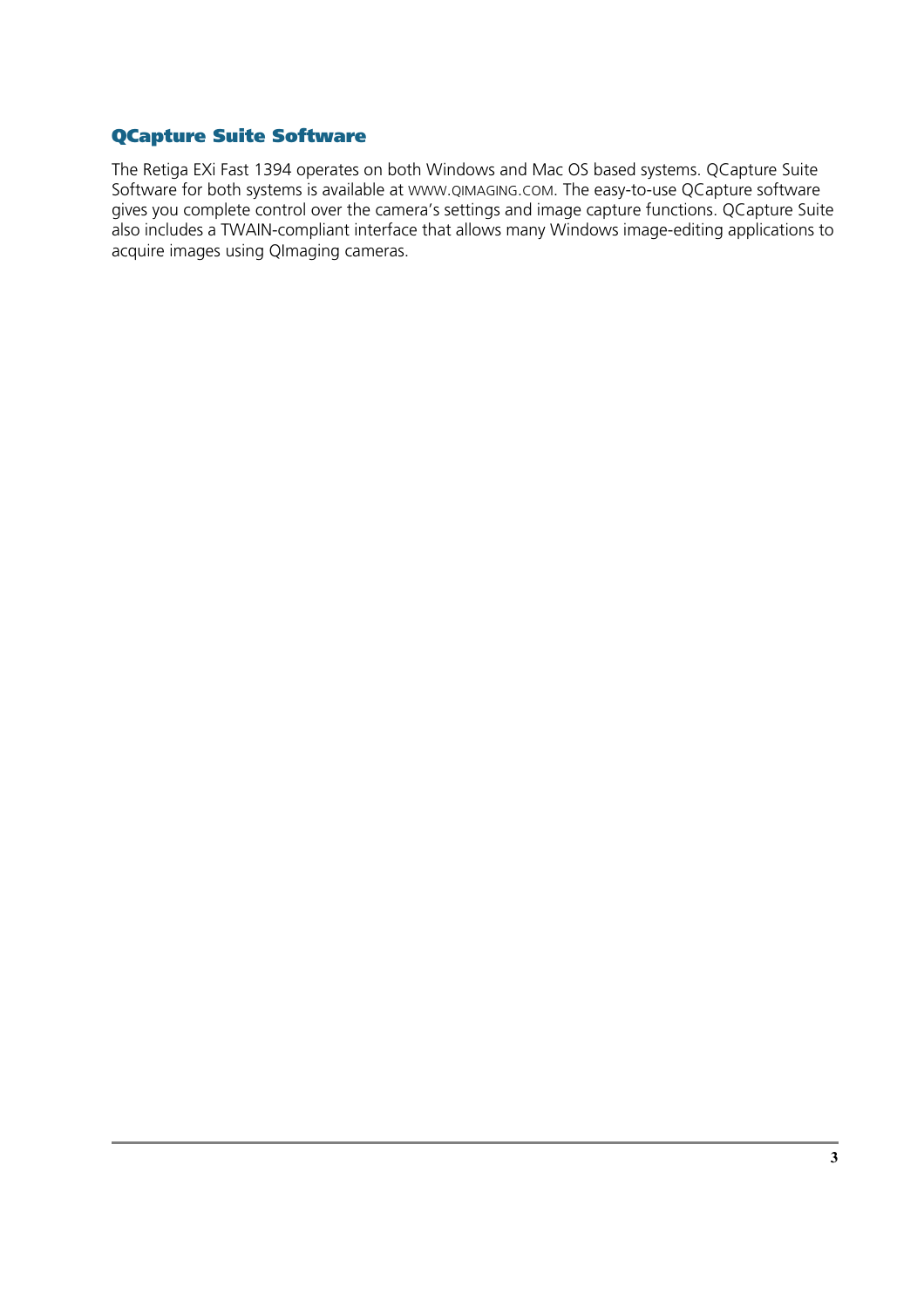## <span id="page-6-0"></span>**INSTALLATION**

**IMPORTANT: Follow these steps** *in order* **to complete the installation. DO NOT CONNECT the camera until the camera driver is installed.**

- 1. Windows PC users only: Install the IEEE 1394 PCI card *only if necessary.*
- 2. Imaging Software Install the software and drivers that your new QImaging camera needs to capture images.
- 3. Retiga EXi Fast 1394 Connect the camera to your computer using the supplied IEEE 1394 cable.

**DO NOT CONNECT the camera until you have a functioning FireWire port in your computer and the camera driver is installed.**

## <span id="page-6-1"></span>**Step 1. Install the 1394 PCI card (Windows Users Only)**

This step is for Windows PC users only. If you are installing the Retiga EXi Fast 1394 on a Mac OS computer, please skip to Step 2.

### **Check your computer for an existing FireWire port:**

The Retiga EXi Fast 1394 connects to your Windows PC via a FireWire port. If you already have a FireWire port, you do not have to install the IEEE 1394 PCI card. Check the connectors at the back of your PC for a port that matches the FireWire ports on your camera [\(Figure 1](#page-6-2) and [Figure 2](#page-6-3)).



<span id="page-6-2"></span>**Figure 1— 6-pin to 6-pin FireWire (IEEE 1394) Port connection**



<span id="page-6-3"></span>**Figure 2— 6-pin to 4-pin FireWire (IEEE 1394) Port connection**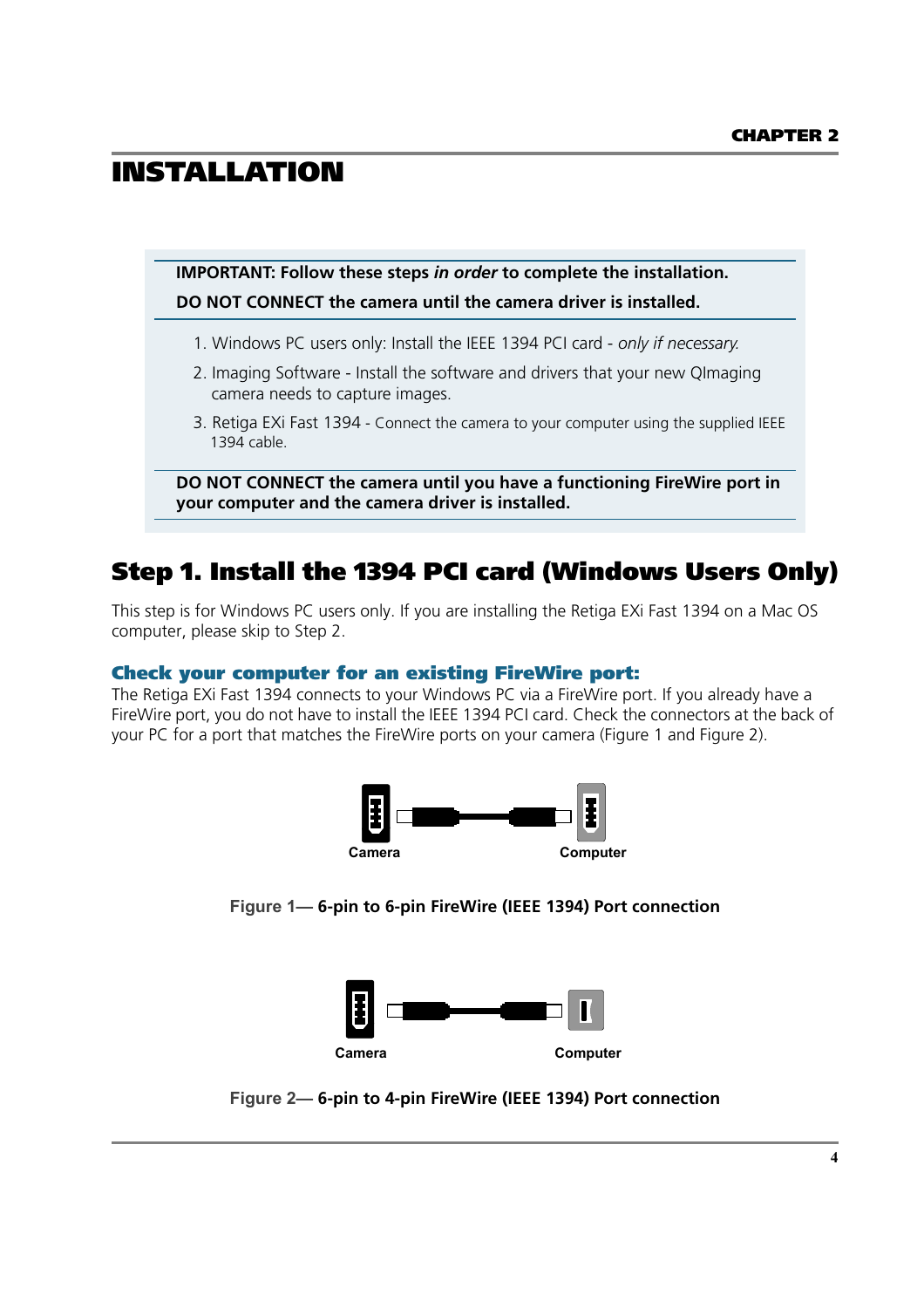If your PC does not have a functioning FireWire port, you must install the IEEE 1394 PCI card that came with your camera.

If necessary, install the supplied IEEE 1394 PCI card:

- **•** Shut down your computer.
- **•** Open the case, and install the supplied IEEE 1394 card into an empty PCI slot. See the user's manual for your computer for complete instructions on installing new PCI cards.
- **•** Restart your computer. Windows should automatically install the appropriate software drivers for the card.

## <span id="page-7-0"></span>**Step 2. Install Your Imaging Software**

Once the IEEE 1394 card is installed in your computer, you are ready to install the FireWire drivers and imaging software. See your Imaging Software User's Guide for complete installation instructions.

## <span id="page-7-1"></span>**Step 3. Connect the Retiga EXi Fast 1394**

Once your imaging software is installed, connect your camera. There are two different types of connections. In most cases, the FireWire cable provides the necessary power required by the Retiga EXi Fast 1394. However, if your camera is cooled you may need to provide additional power to the camera in one of the ways listed in the following figures. Most noteably, you will need to either connect your camera with a 1394l power supply or through an IEEE 1394 HUB. Both items are available from your QImaging dealer.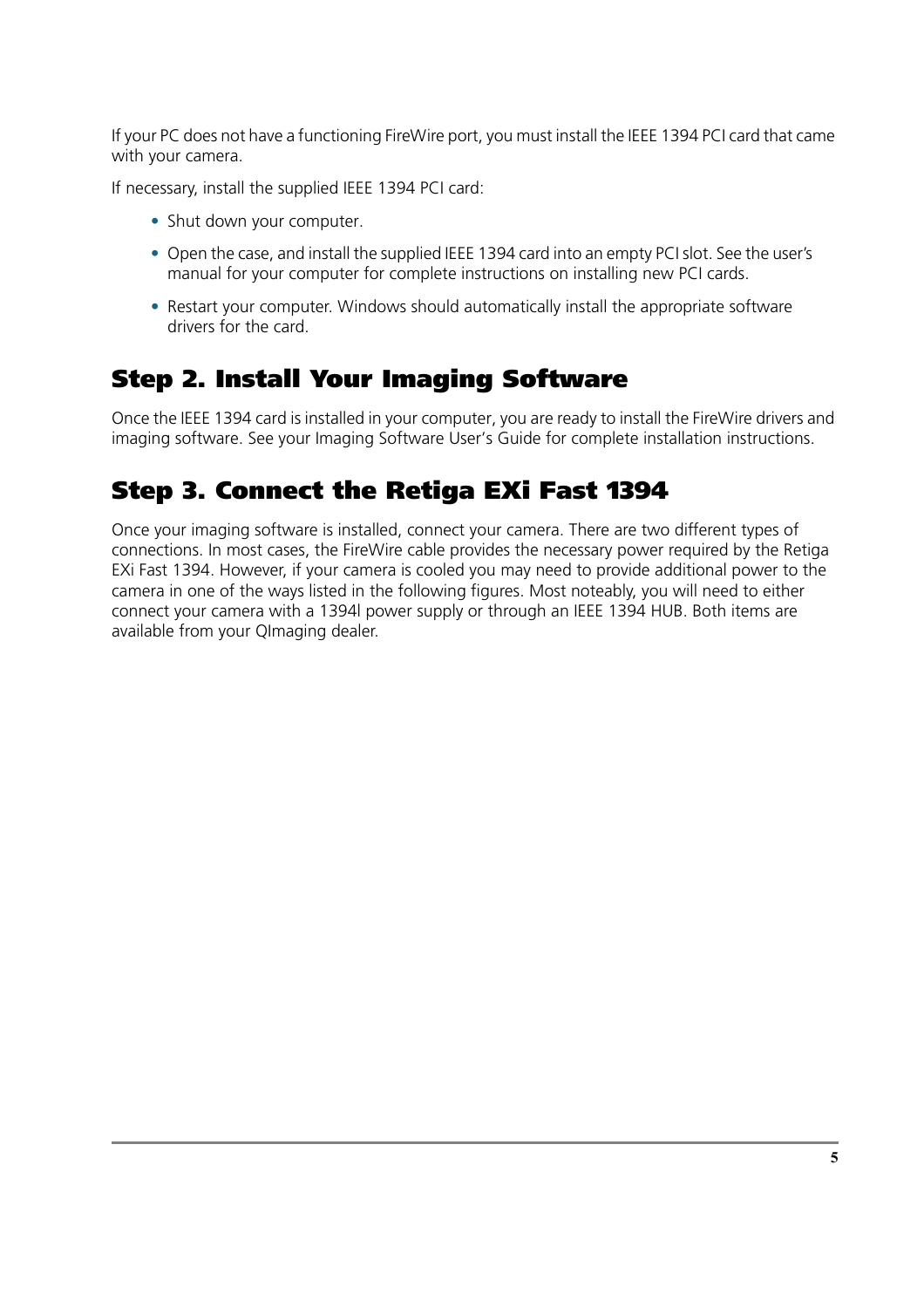### **Connecting the camera to a PC/MAC desktop or MAC laptop Computer**

Perform the following for connecting your camera.

**•** Remove the FireWire cable from the camera box, and plug one end of the cable into one of the camera's FireWire sockets (either socket is fine).



**Figure 3— Camera FireWire Sockets.**

**•** Plug the other end of the cable into a FireWire port on your computer



**Figure 4— Desktop Computer FireWire Connection**

There are some cases when connecting to a PC or Mac desktop or Mac laptop computer where not enough power is supplied through the IEEE 1394 cable. If this is the case, you may receive an Error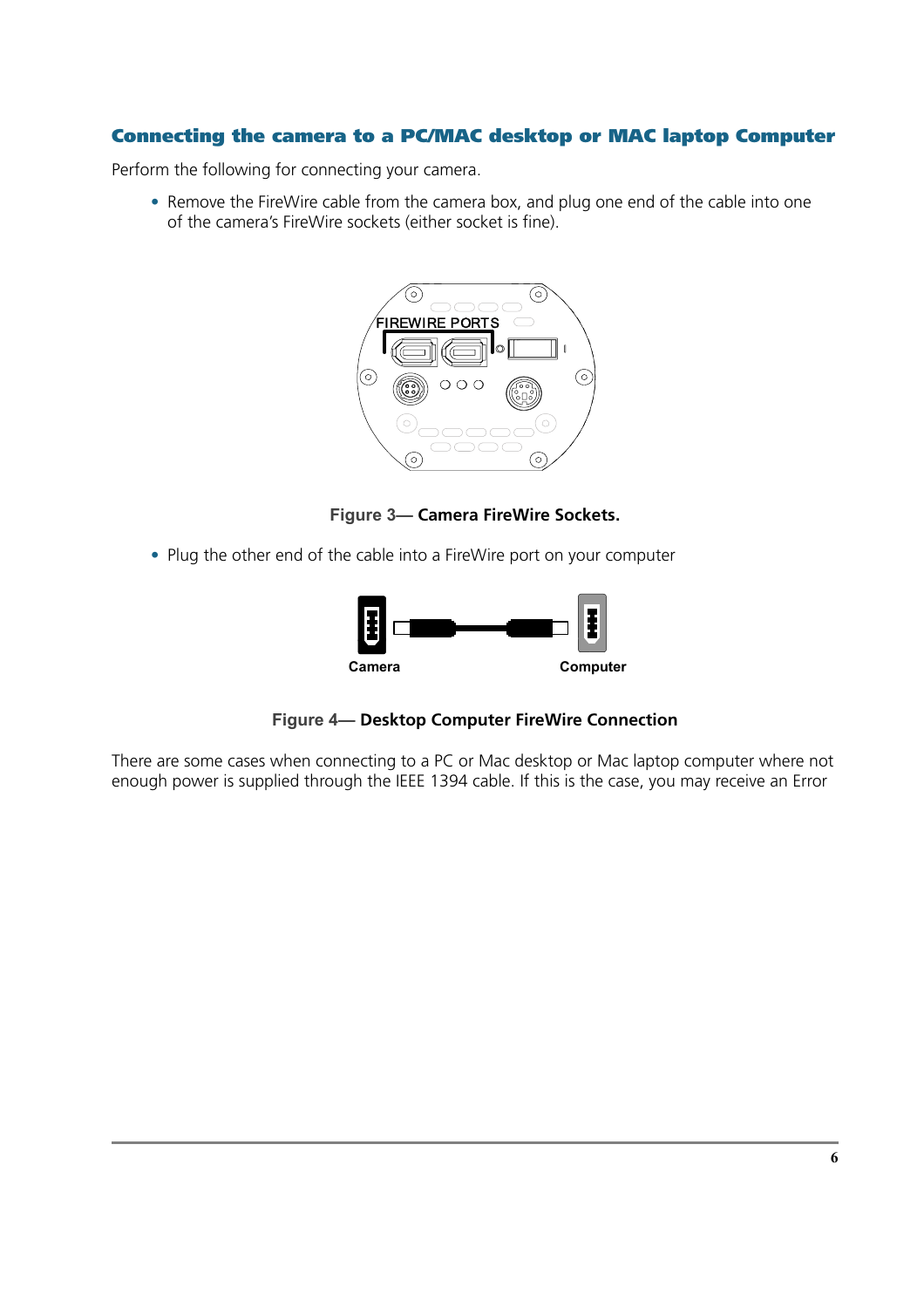Code 28 or the software not working consistently. In this case, external power must be delivered to the camera which can be accomplished by connecting the camera via one of the following methods.

**•** Connection of an 1394 power supply with your camera is as follows:



### **Figure 5— FireWire and 1394 Power Supply Connection**

**•** Connection of a 1394 IEEE HUB with your camera is as follows:



**Figure 6— FireWire and IEEE 1394 HUB Connection**

### **Connecting the camera to a PC laptop computer**

There are two common connection varieties for laptop computers;

- **1** Built-In Firewire port, or
- **2** PCMCIA Card.

### **1. Built-In 4-pin or 6-pin Firewire Port**

There are cases with PC laptops where a built-in 6-pin FireWire port is available. If this is the case with your computer, it is possible that the two power pins on the Firewire port have been disabled, allowing only data communications. If you have such a connection or if you have a built-in 4-pin connector, you will need to power the camera.

If you purchased a 1394 power supply from QImaging, connect your camera as follows: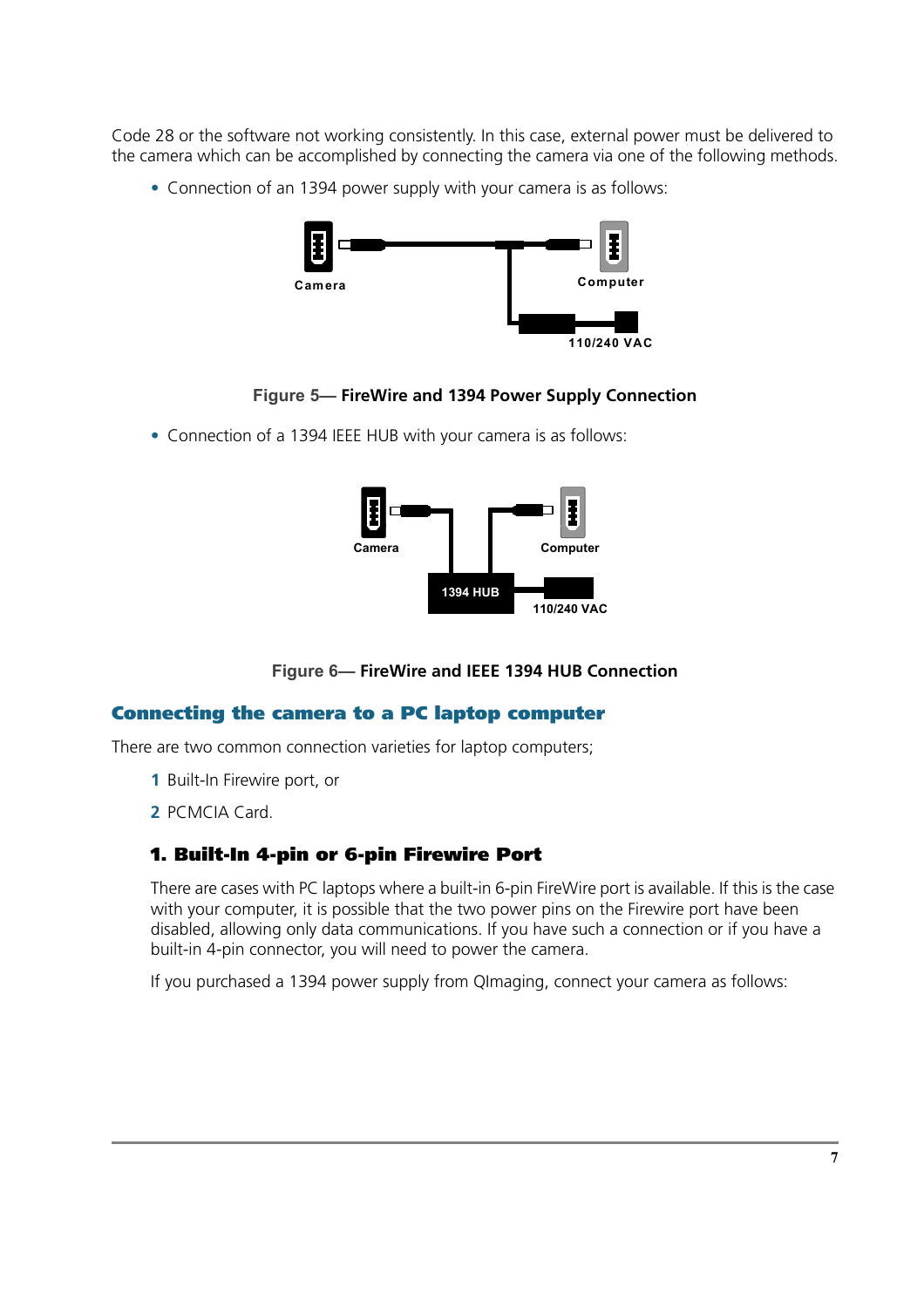

**Figure 7— FireWire and 1394 Power Supply Connection**

If you purchased an IEEE 1394 HUB, connect your camera as per the following figure.





### **2. PCMCIA Card with a 4-pin/6-pin Firewire Port**

In some cases, laptop computers have a firewire port from a PCMCIA card. Most of these PCMCIA cards allow an external connection directly to the card. If this is the case, and the PCMCIA connector is a 6-pin connector, then you should connect the power to your PCMCIA card and connect your camera as per Figure 9. However, if you have a 4-pin PCMCIA card Firewire port, then you will need to connect your camera in the configuration of either Figure 7 or Figure 8.



**Figure 9— FireWire and 6-pin IEEE 1394 PCMCIA Connection**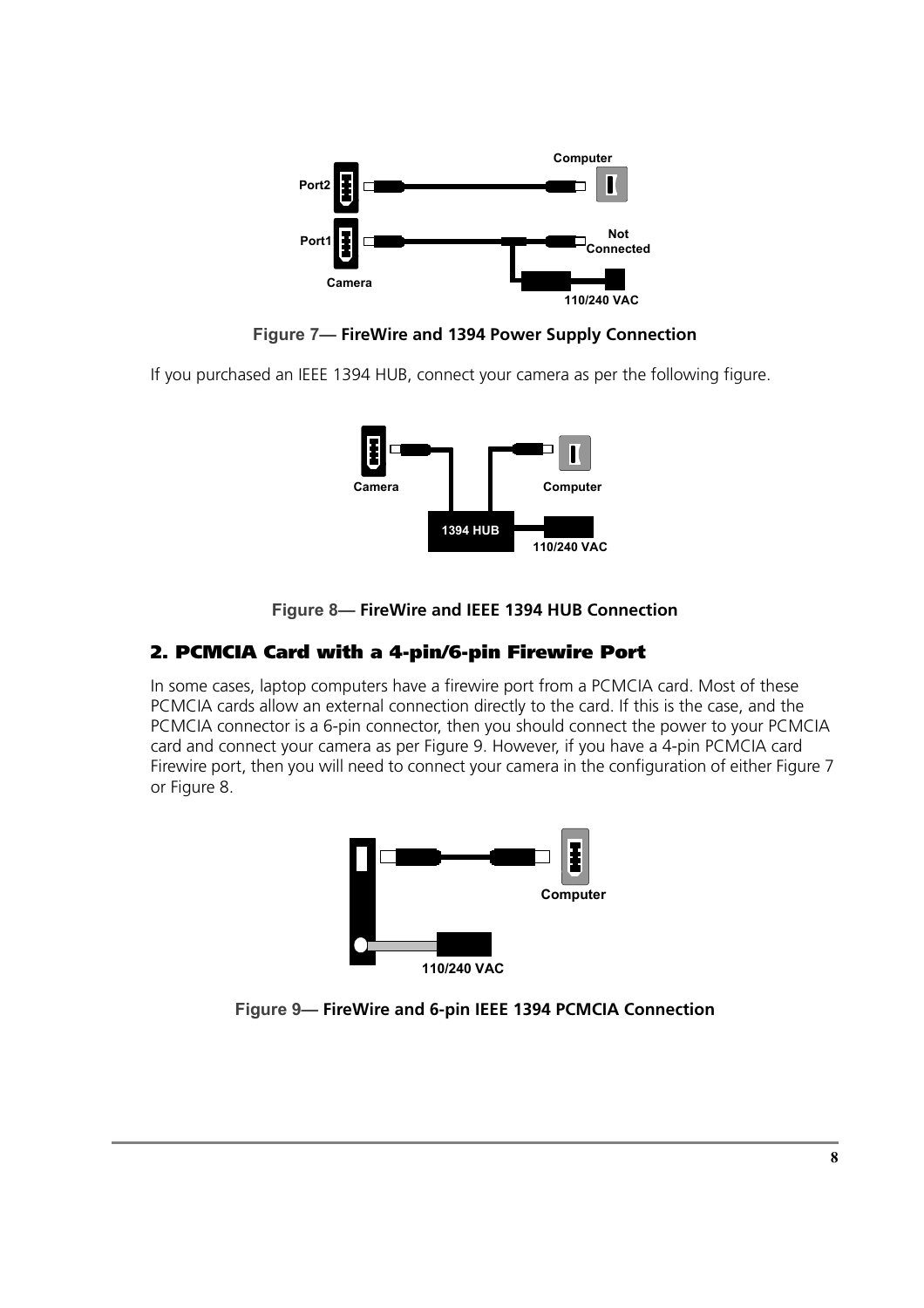## <span id="page-11-0"></span>**CAMERA BASICS**

The Retiga EXi Fast 1394's image capture capabilities are controlled entirely by your imaging software. This chapter provides basic instructions for working with the camera itself.

## <span id="page-11-1"></span>**Turning the Camera On and Off**

To turn the Retiga EXi Fast 1394 on, all you need to do is to flip the power switch to the "|" position ensuring that you have the appropriate configuration of "Step 3" in the "Introduction" section. Refer to this step for all system configurations ensuring that the FireWire cable(s) are connected as specified. If power is supplied, the GREEN LED will turn on.

To turn the Retiga EXi Fast 1394 off, all you need to do is to flip the power switch to the "**O**" position. This will turn your camera off. The GREEN LED will turn off.



**Figure 10— Power Switch on the Retiga EXi Fast 1394**

### <span id="page-11-2"></span>**Connecting the Retiga EXi Fast 1394 to your Optics**

The Retiga EXi Fast 1394 connects directly to widely available C-mount optics. C-mount optics, which are standard on most microscopes and lenses.

### **To attach the camera to a microscope:**

Carefully thread the camera onto the microscope's C-mount adapter, rotating the camera until it is mounted securely. Use the microscope controls to adjust focus.

### **To attach a C-mount lens to the camera:**

Carefully thread the C-mount lens onto the camera's lens ring, rotating the lens in a clockwise direction until it is mounted securely. Use the lens controls to adjust focus.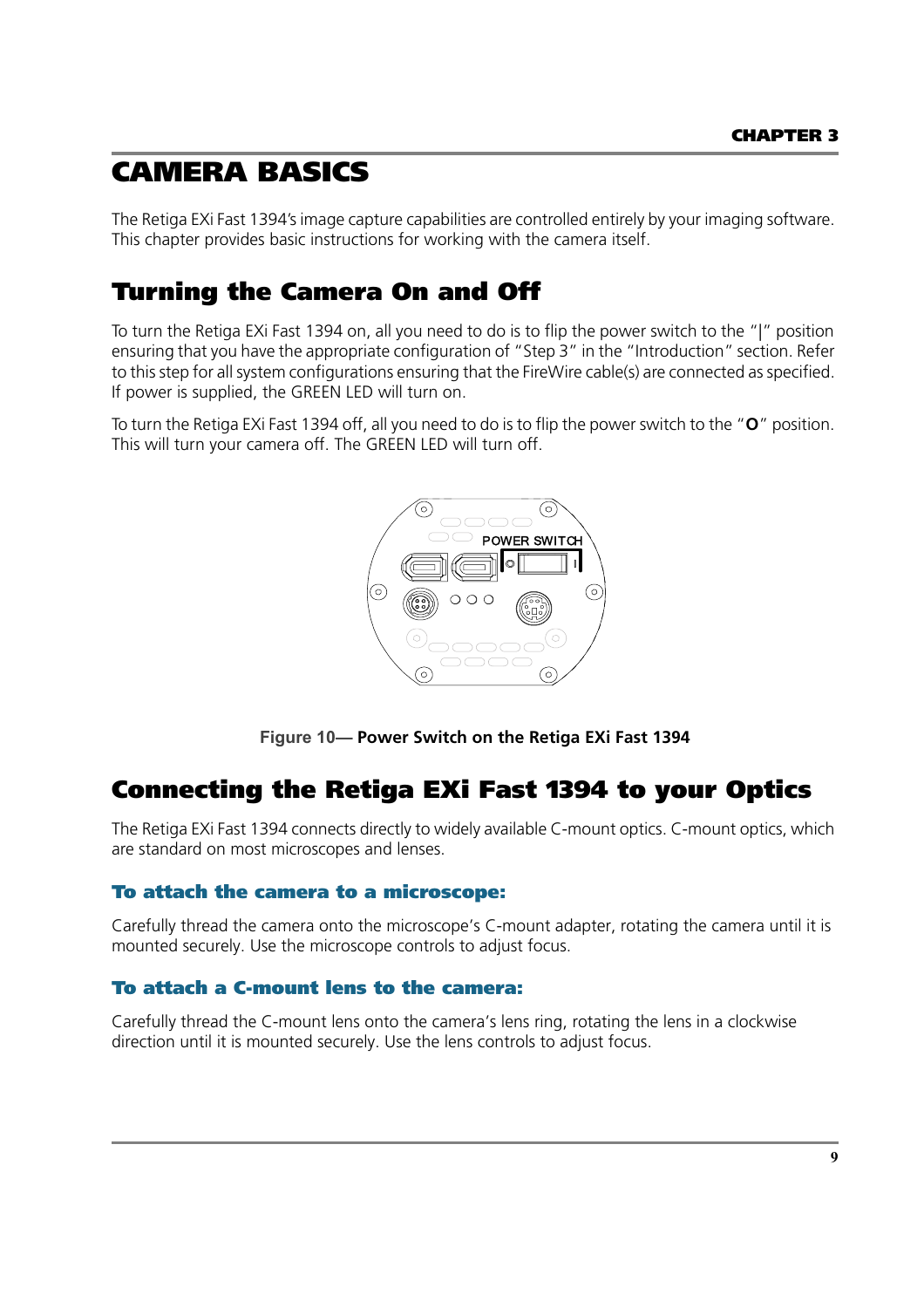### **To attach F-mount optics:**

If you have a monochrome camera and you have purchased the optional color filter, then carefully thread the color filter to the C-mount ring on the camera. The opposite end of the color filter is a female F-mount connector. Carefully connect your F-mount optics to the open connector of the color filter until it is mounted securely. Use your optics controls to adjust focus.

**NOTE:** If you did not purchase a color filter, then you will need to purchase a C to F mount adapter to allow the connection of F-mount optics. Your camera does not need to be monochrome in this situation.

### <span id="page-12-0"></span>**Understanding the LED Indicators**

The LED indicators at the back of the camera give you important information about what your camera is doing:

- **• GREEN:** The green LED is the power indicator. This LED should always be lit when the camera is connected to your computer and is turned on.
- **• RED:** The red LED is the exposure/integration indicator. It flashes briefly when the CCD is exposing.
- **• AMBER:** The amber LED is the cooling indicator. It illuminates only on cooled cameras and only when cooling is turned on. If you turn off cooling (a setting in your imaging software), the amber LED will turn off too.

## <span id="page-12-1"></span>**Capturing Images with the Retiga EXi Fast 1394**

Consult your imaging application's user's manual for more details.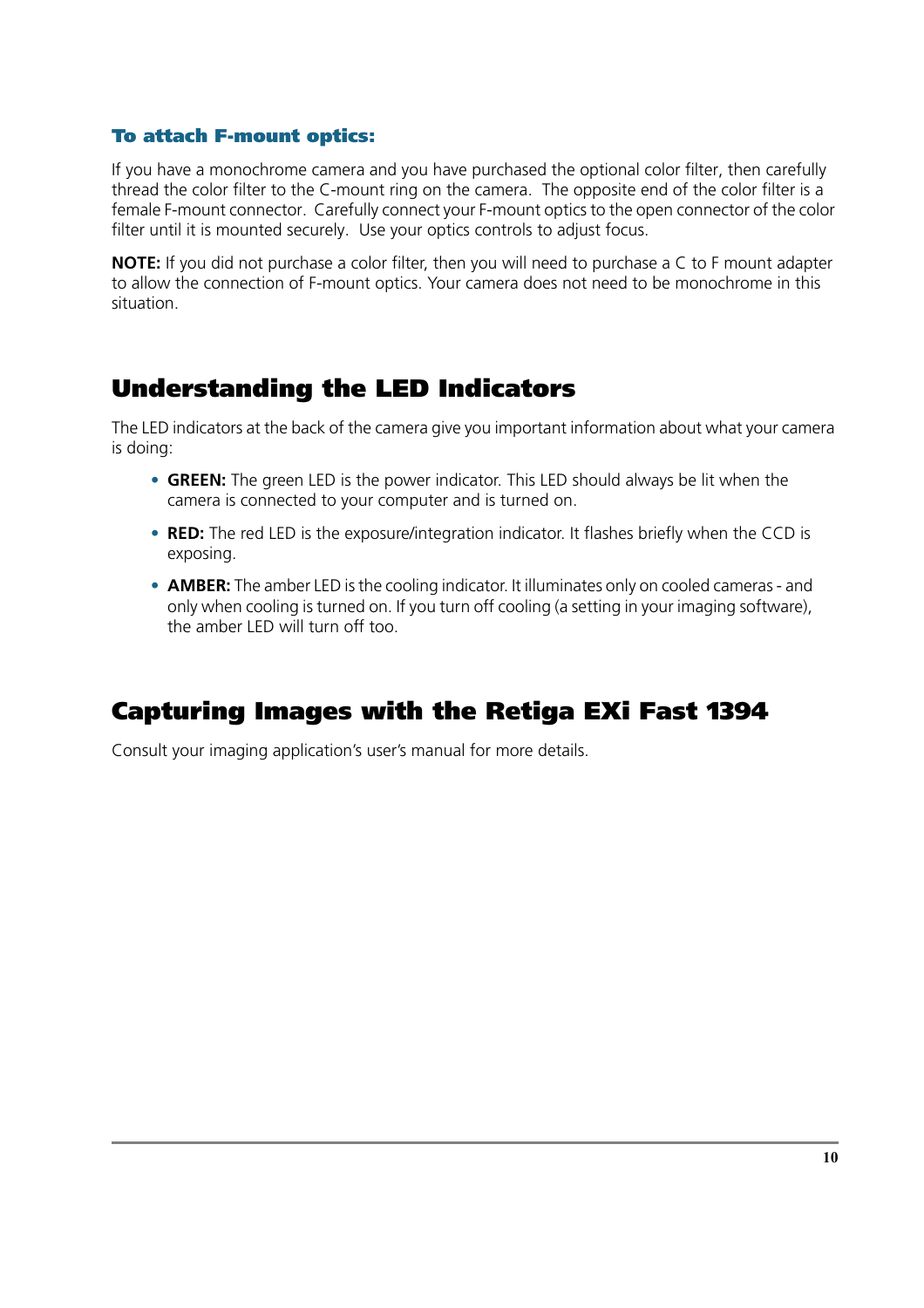## <span id="page-13-0"></span>**ADVANCED CAMERA CONTROLS**

The Retiga EXi Fast 1394 offers the user an advanced method of synchronizing to external events. The use of external triggering allows more advanced specialized applications of digital imaging. This section explains external triggering for the Retiga EXi Fast 1394 as well as the operation and control of electrical gain and offset.

## <span id="page-13-1"></span>**Triggering the Retiga EXi Fast 1394 Extenally**

Externally triggering the Retiga EXi Fast 1394 provides a sophisticated method of imaging and synchronizing your camera to other parts of your system. To use this feature effectively, it is important to understand the operation and configuration of your camera.

The External Trigger Port of the Retiga EXi Fast 1394 is a 6-pin miniature circular DIN connector. This port accepts digital logic signals that are used to control the camera's integration. The External Trigger Port is optically isolated from the camera's electronics. For this reason, the user must provide power to the External Trigger Port. See Appendix A for a pinout and schematic diagram of the External Trigger Port.

In externally triggered modes of operation, the user inputs a pulse on the External Trigger Port that controls the camera's integration in one of two ways depending on the triggering mode.

### **Triggering Modes**

When using External Triggering, there are two different types of triggering modes: Edge High/Low and Pulse High/Low. The Edge mode allows the camera to start integrating on the rising or falling edge of the trigger pulse with the integration time controlled internally by the camera. Using this method allows you to externally trigger the camera as fast as possible, and allows you to take advantage of the simultaneous readout and exposure function.

Pulse Mode allows the user to control the integration period where the time is dictated by the duration of the pulse. If "Pulse High" mode is used, then the time the pulse is high is the time of the integration period. Vice versa for "Pulse Low" mode.

### **Connecting External Sources to the Camera**

Before you can begin to externally trigger your camera, you need to connect the necessary trigger signal source to the camera. To do this you need to ensure that you have a 6-pin miniature circular din cable and ensure that the pinouts are set correctly from your trigger source. Refer to Appendix A for further details on pin assignments and a diagram of the mini-din connector.

There are several ways that you can provide an external pulse to the camera, one of them being via the QImaging External Trigger Board, which is available through QImaging, and another common device is a function generator. To trigger the camera, you need to provide a 5V TTL pulse though the pin stated in Appendix A.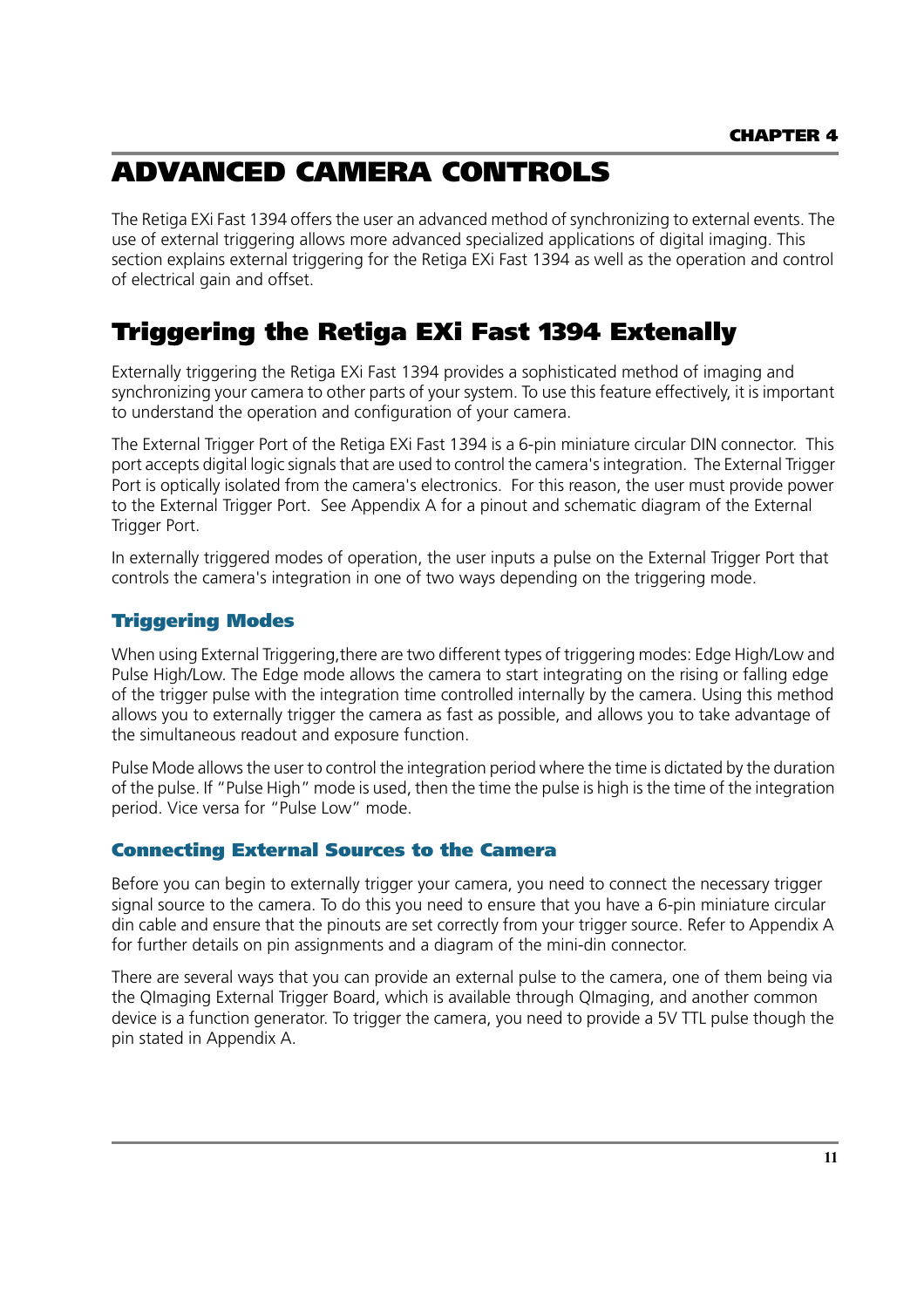To ensure that you will use the external triggering mechanism correctly, it is important to ensure that the following questions have been answered when devising or architecting your system design:

- **•** Has a system design been developed that incorporates the necessary elements such as:
	- **•** a Timing Diagram,
	- **•** Flow of Events (e.g. a simple state diagram),
	- **•** necessary components (e.g. microscope, flash lamp, shutter etc),
	- a software solution for extracting and/or processing your images,
	- **•** External Triggering source (e.g. QImaging Trigger board, function generator etc)
- **•** Have you Determined the type of triggering mode you require for you application.
- **•** Are you sure the settings in the camera have been set correctly. For instance, are your monitoring the SYNCB output and if so have you set the correct output mode for your system?

The above list should be used as a guide and should be consulted before contacting QImaging Technical Support.

| <b>Trigger Mode</b> | <b>Trigger Source</b>  | <b>Exposure Control</b> |
|---------------------|------------------------|-------------------------|
| Continual           | Intenal to Camera      | Internal to Camera      |
| Edge Hi/Lo          | External Trigger Port  | Internal to Camera      |
| Pulse Hi/Lo         | External Trigger Port  | Length of User Pulse    |
| Software            | QCAM API Trigger Event | Internal to Camera      |

**Table 1—Trigger Sources and Integration Modes**

### <span id="page-14-0"></span>**Gain and Offset Controls**

The Retiga EXi Fast 1394's electrical gain and offset controls allow the user to map an image's intensities of interest to the camera's digital range. This mapping is performed in the analog domain and thus avoids the quantization errors incurred when the mapping is performed in the digital domain.

Most users wish to operate the camera in a mode that maximizes dynamic range. The factory default electrical gain and offset are calibrated values that maximize the dynamic range. The electrical gain and offset can be controlled in software by the CCD Gain and Offset controls.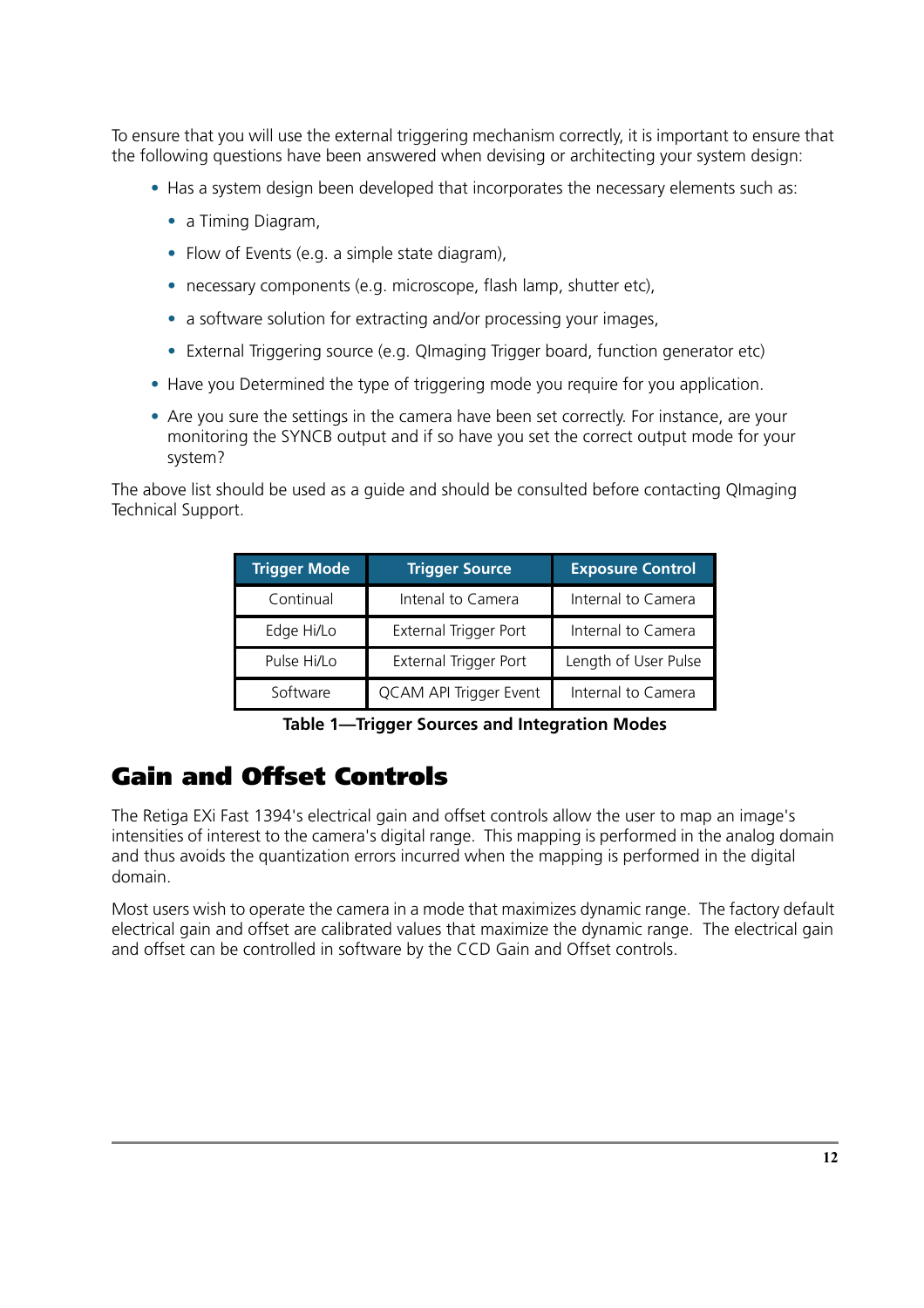## <span id="page-15-0"></span>**CARING FOR YOUR CAMERA**

The Retiga EXi Fast 1394 camera requires no regular maintenance except occasional external cleaning of the CCD window (the glass window between the camera sensor and the microscope or lens).

### **To clean the CCD window:**

**CAUTION — The camera's CCD sensor, and circuits are sensitive to static discharge. Ensure you are using a static strap or are completely grounded at all times to release any static energy before you clean the CCD window.**

**•** Use clean forced air (available at stores that sell cameras and computer cleaning supplies) to dust the CCD window.

#### **CAUTION — Do not use acetone.**

- **•** If the image still appears dirty, gently wipe the face of the CCD window with a small amount of optical grade isopropyl alchohol and lens paper.
- **•** Apply forced air again to remove any loose particles.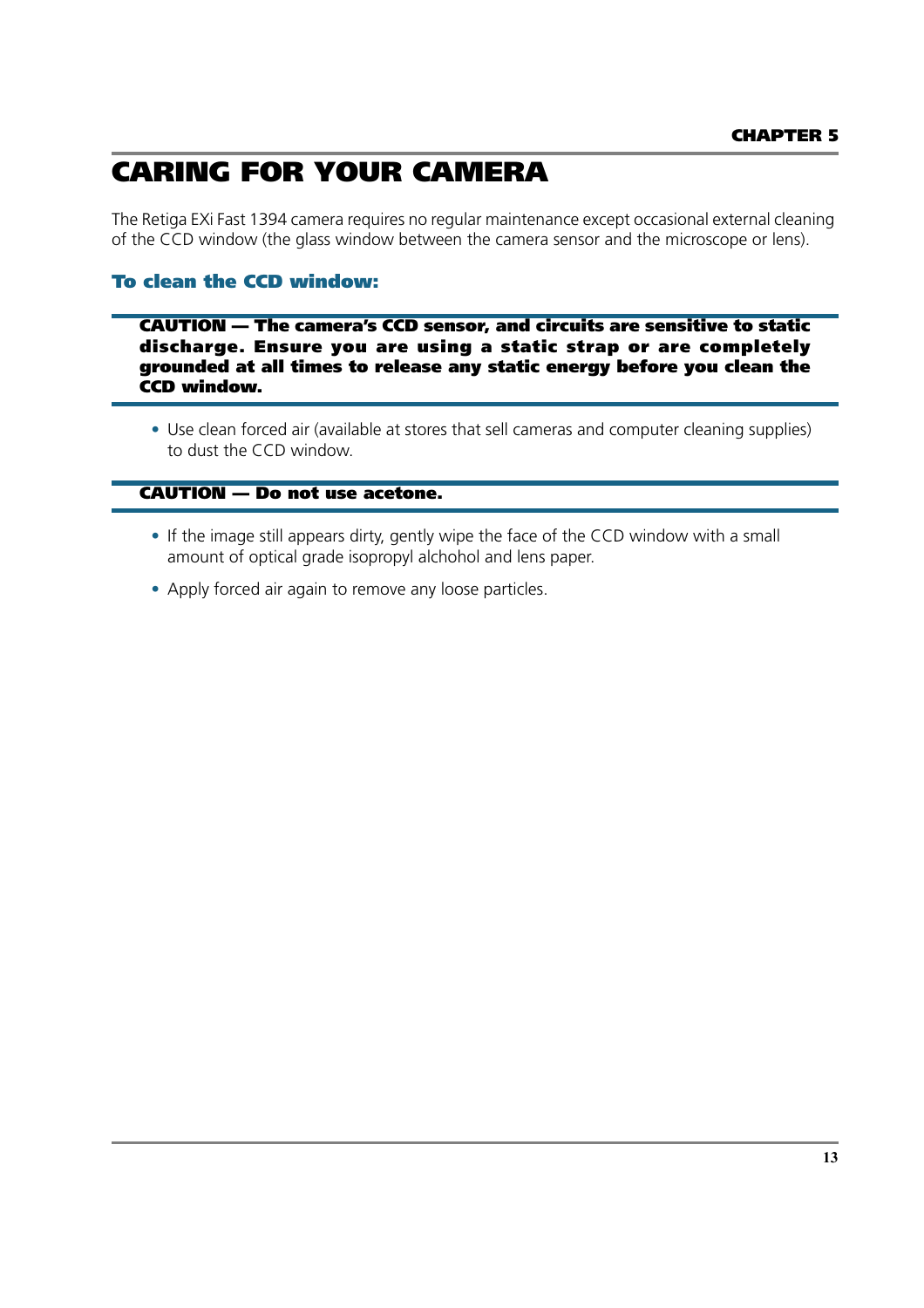## <span id="page-16-0"></span>**TROUBLESHOOTING**

## <span id="page-16-1"></span>**Resolving Problems with the camera**

### **The Green LED is not lit.**

- **•** Check all the cable connections.
- **•** Flip the switch at the back of the camera.
- **•** If your camera is still not lit, then your camera may not be receiving the required power. If you have a 1394 Power Supply or you have an IEEE 1394 HUB, connect the camera as listed in Step 3 of the "Introduction" Section.

### **Image occasionally goes bright on one side or stays dark on one side**

Turn off the overhead lights in the room. Fluorescent lights may interact with the camera to create fluctuating image brightness.

### **Hazy image or poor contrast**

- **•** If you are using the camera on a microscope, check the magnification of the microscope coupler. Consult your microscope manufacturer to find the type of coupler that works optimally with the Retiga EXi Fast 1394 camera's sensor.
- **•** Point the camera at something in the far distance. Loosen the set-screw of the C-mount ring (there are three: one on the side and two on the top). Adjust the C-mount ring until the image is in focus. Then tighten the set-screw so that the C-mount ring does not move.
- **•** This effect may also be caused by excessive infrared (IR) illumination. Verify that your camera or optical system is blocking the IR. Contact QImaging to order an IR filter.

### **Images That Do Not Appear "Sharp"**

If the image does not seem "sharp," check the format of the lens or the coupler being used on the microscope. Retiga EXi Fast 1394 is equivalent to the CCD sensor and requires the appropriate lens or coupler. An incorrect coupler on the microscope will not provide the correct field of view, and will reduce the light available to the sensor.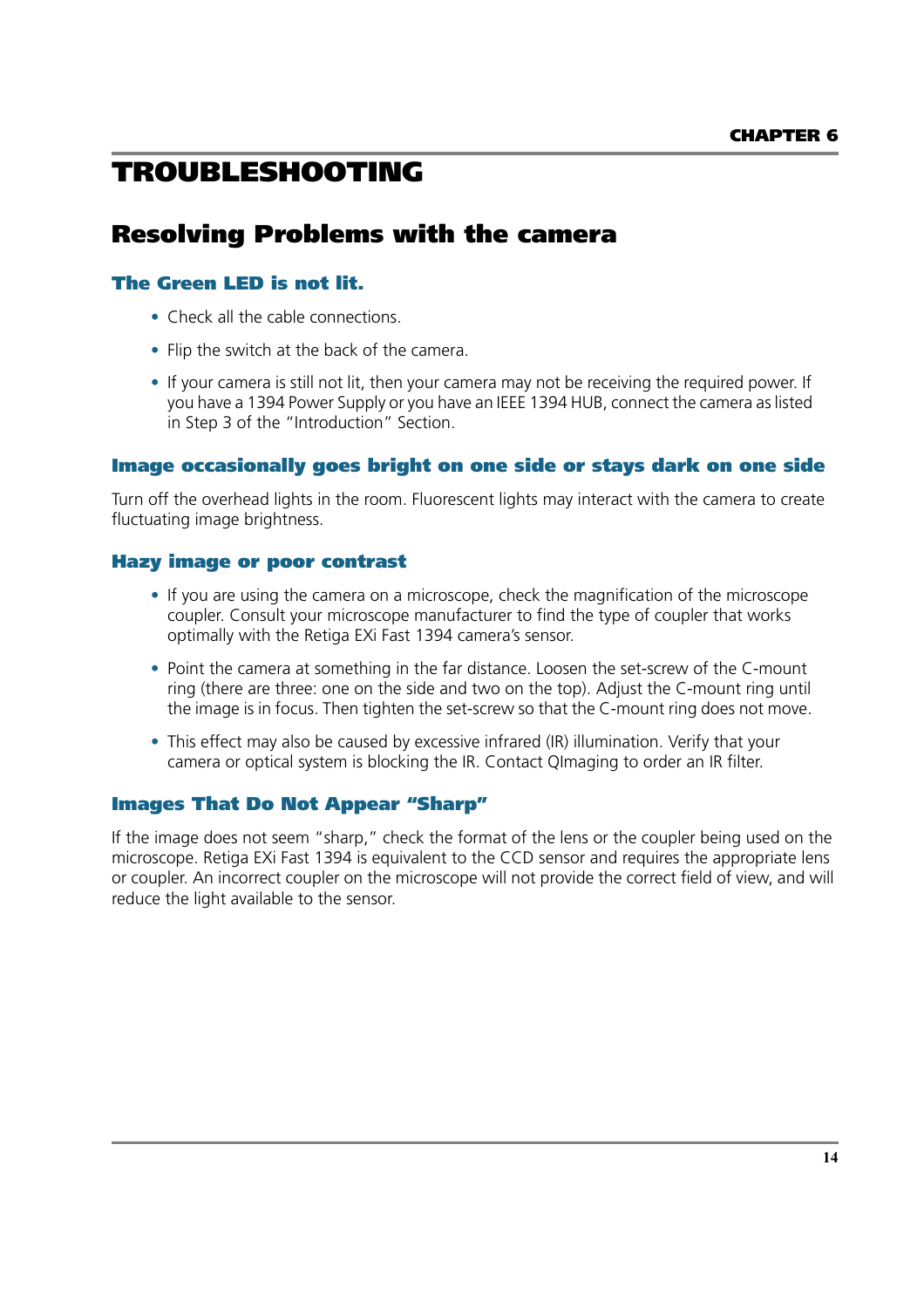## <span id="page-17-0"></span>**Unresolved Problems - Contacting QImaging Support**

If you are still unable to resolve your problem, contact QImaging Support for assistance in one of four ways:

- **•** Visit HTTP://WWW.QIMAGING.COM/SUPPORT/FAQ/ for a list of all frequently asked questions. Your issue may be resolved in one of these faqs.
- **•** Visit HTTP://WWW.QIMAGING.COM/SUPPORT/CONTACT/ and fill out a support form online with the details of your problem.
- **•** E-mail SUPPORT@QIMAGING.COM with complete details of your problem (including Error Message and Code if possible), camera model, computer hardware configuration, and operating system.
- **•** Call +1-604-708-5061. Try to be in front of your computer when you call.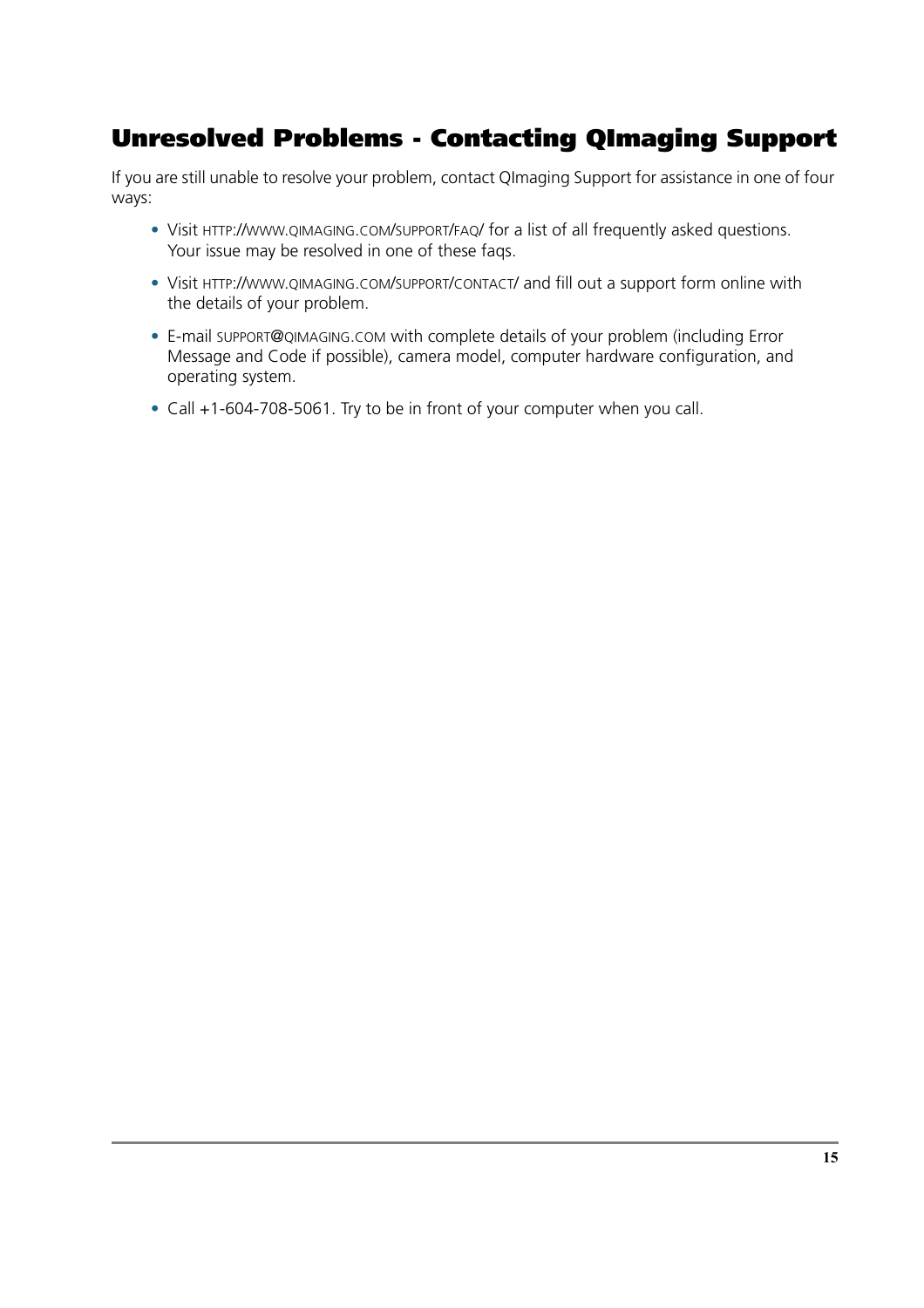## <span id="page-18-0"></span>**GLOSSARY**

### **Binning**

Binning is a method of increasing camera speed and sensitivity to boost low signals. Binning causes the acquired image to be brighter and smaller, but the resolution will be lower as a result. Because the image is smaller, the image transfer time is reduced significantly.

When you select a binning setting in your imaging software, the camera combines data from several pixels in the camera's CCD into a single super pixel. For example, a 2x2 bin means that 2 pixels in the horizontal direction and 2 pixels in the vertical direction are combined to form one super pixel.

### **C-Mount**

A standard threaded lens mount used to attach a camera to a microscope, or a separate lens to a camera.

### **CCD**

Charge Coupled Device (abbr.)

### **CCD Gain**

The amount of analog signal amplification. The gain is factory-optimized for the camera's maximum dynamic range.

### **Charge Coupled Device**

The light sensitive silicon chip near the optical interface of the camera that converts light intensities into electrical signals. These are typically made up of many pixel elements whose intensities are interpreted by imaging software to display an image on the screen.

### **Dynamic Range**

The ratio of the saturation level of the CCD to the readout noise of the CCD camera system. Dynamic range is a measure of the ability of the camera to capture both bright and dark features in a single image. In general, the higher the camera's dynamic range, the more information per pixel it can capture.

### **Exposure**

The amount of time that light reaches the image sensor.

### **Field of View**

The area visible through the camera's optics.

### **FireWire**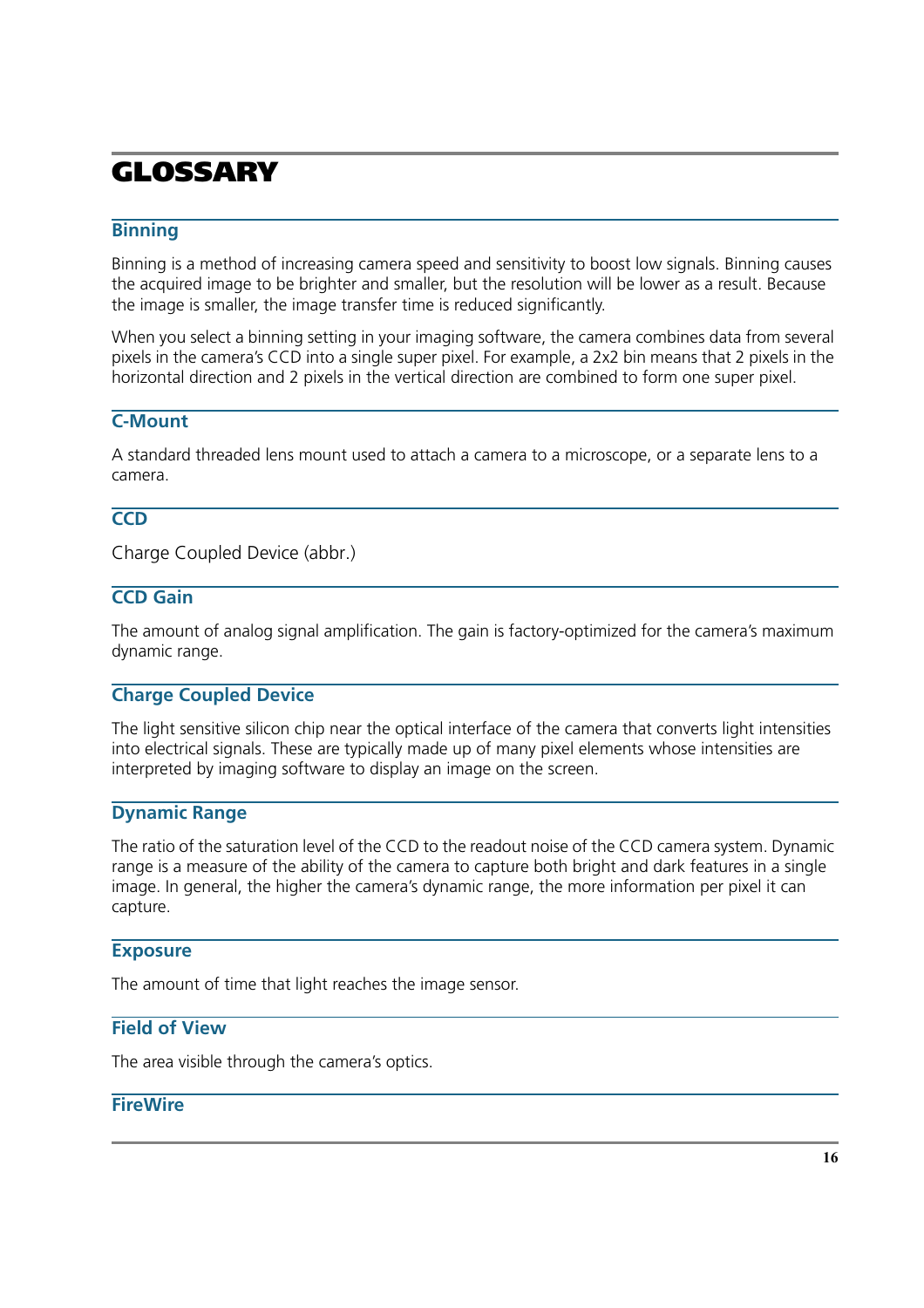See IEEE 1394.

### **IEEE 1394**

High bandwidth (40 megabytes/second - 1394a; 80 megabytes/second - 1394b) interface for connecting digital imaging, storage, and other devices to host computers.

#### **Image Intensifier**

An electro-optical vacuum tube which intensifies or amplifies on low light level images.

#### **Integration**

The active collection of photons as done by an image sensor.

### **Iris**

A diaphragm in the lens that opens or closes to set the aperture (the amount of light that passes through the lens to the CCD).

#### **ms**

millisecond (abbr.); unit of measure for exposure time.

#### **ns**

nanosecond (abbr.); unit of measure for exposure time.

### **Offset**

The offset value adjusts the CCD blacklevel relative to the analog-to-digital converter zero. It is factory-optimized for the camera's maximum dynamic range.

### **Pixel**

The smallest spatial element of a digital image.

**s**

second (abbr.); unit of measure for exposure time.

#### **us**

microsecond (abbr.); unit of measure for exposure time.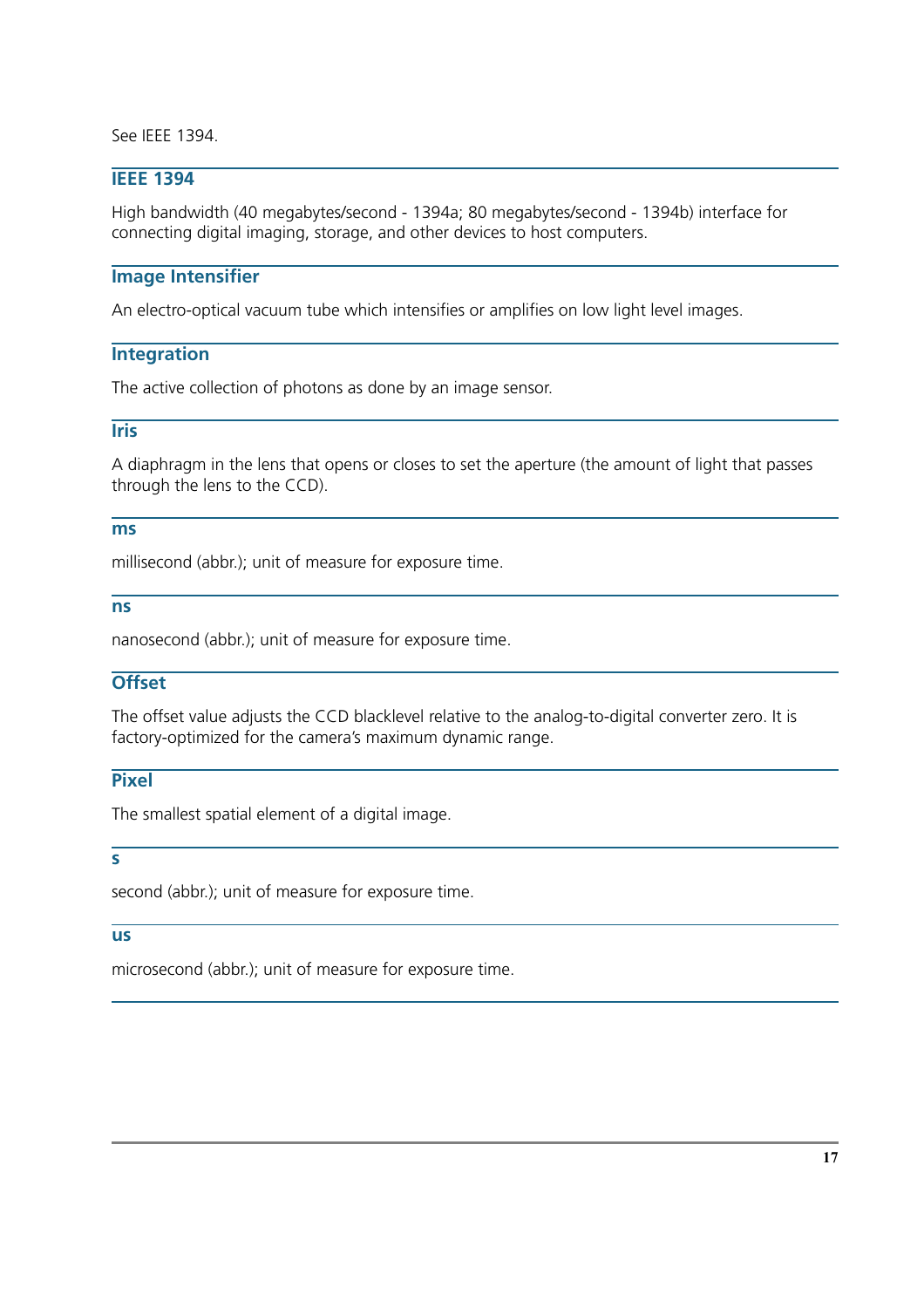## <span id="page-20-0"></span>**APPENDICES**

## <span id="page-20-1"></span>**APPENDIX A: External Trigger Port**

The external trigger port at the rear of the camera is a 6-pin miniature circular DIN receptacle (AMP 749265-1). The mating connector is a Singatron Enterprises part number 62000-6P, available fromDigikey (www.digikey.com)



### **Figure 11— External Trigger Port Connector**

The pinout for the connector is as follows

| <b>Pin Number</b> | <b>Signal Name</b> | <b>Signal</b><br><b>Source</b> | <b>Description</b>               |
|-------------------|--------------------|--------------------------------|----------------------------------|
|                   | $+5$ VDC           | User                           | Power for Optocoupler trigger    |
| C                 | Trigger (input)    | User                           | Active Low Trigger Input         |
| 3                 | SYNC-A (output)    | Camera                         | Indicates CCD Read-out           |
| 4                 | Ground             | User                           | Ground Reference for Optocoupler |
| 5                 | SYNC-B (output)    | Camera                         | Exposure or Trigger Mask         |
| 6                 | Ground             | User                           | Ground Reference for Optocoupler |

**Table 2—Pin-out of the External Trigger Port Connector**

+5VDC (pin 1) and GROUND (pin 4 & pin 6) must be connected in order for SYNC-A, SYNC-B or TRIGGER to be live.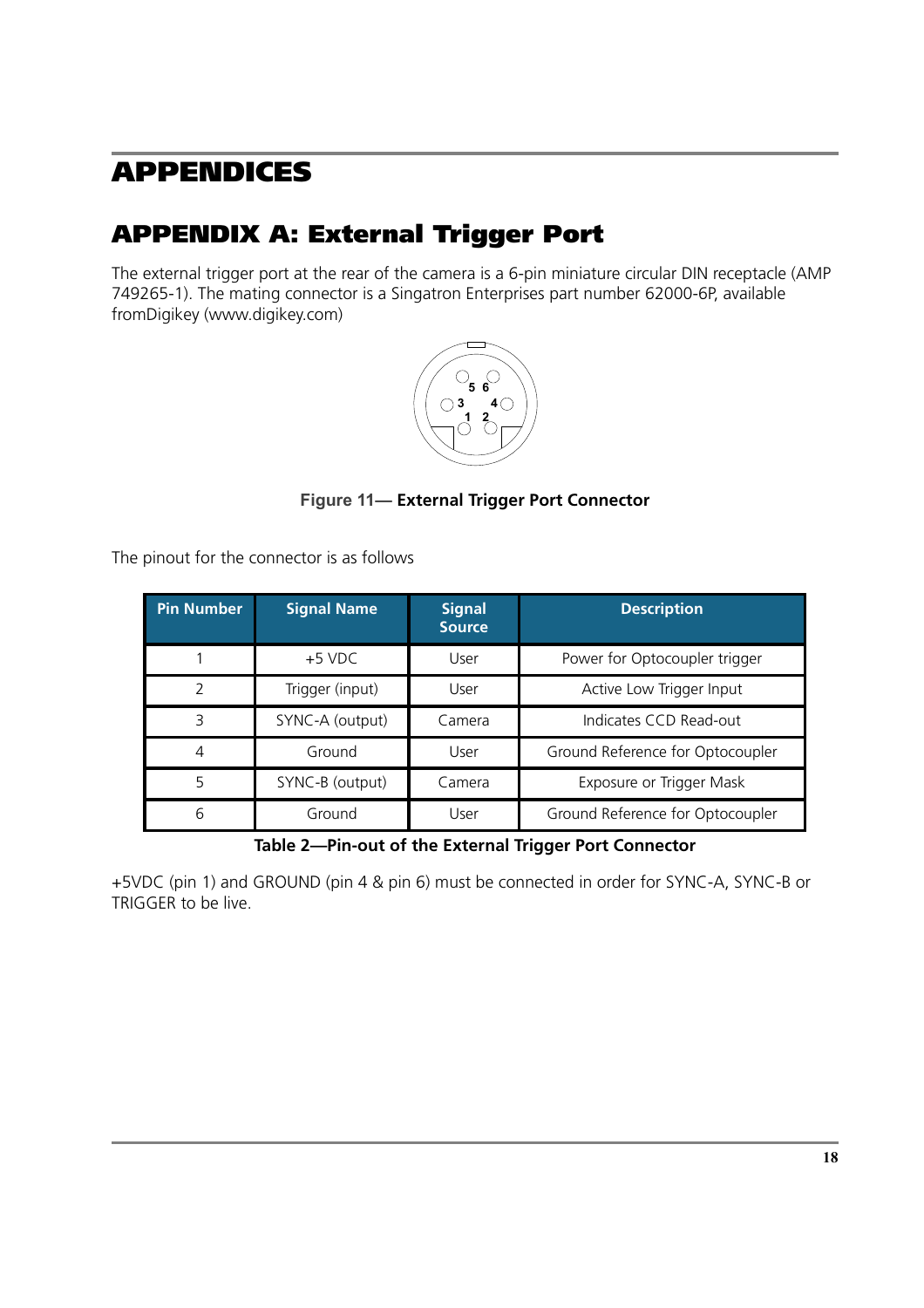

**Figure 12— Schematic of External Trigger circuit internal to camera.**